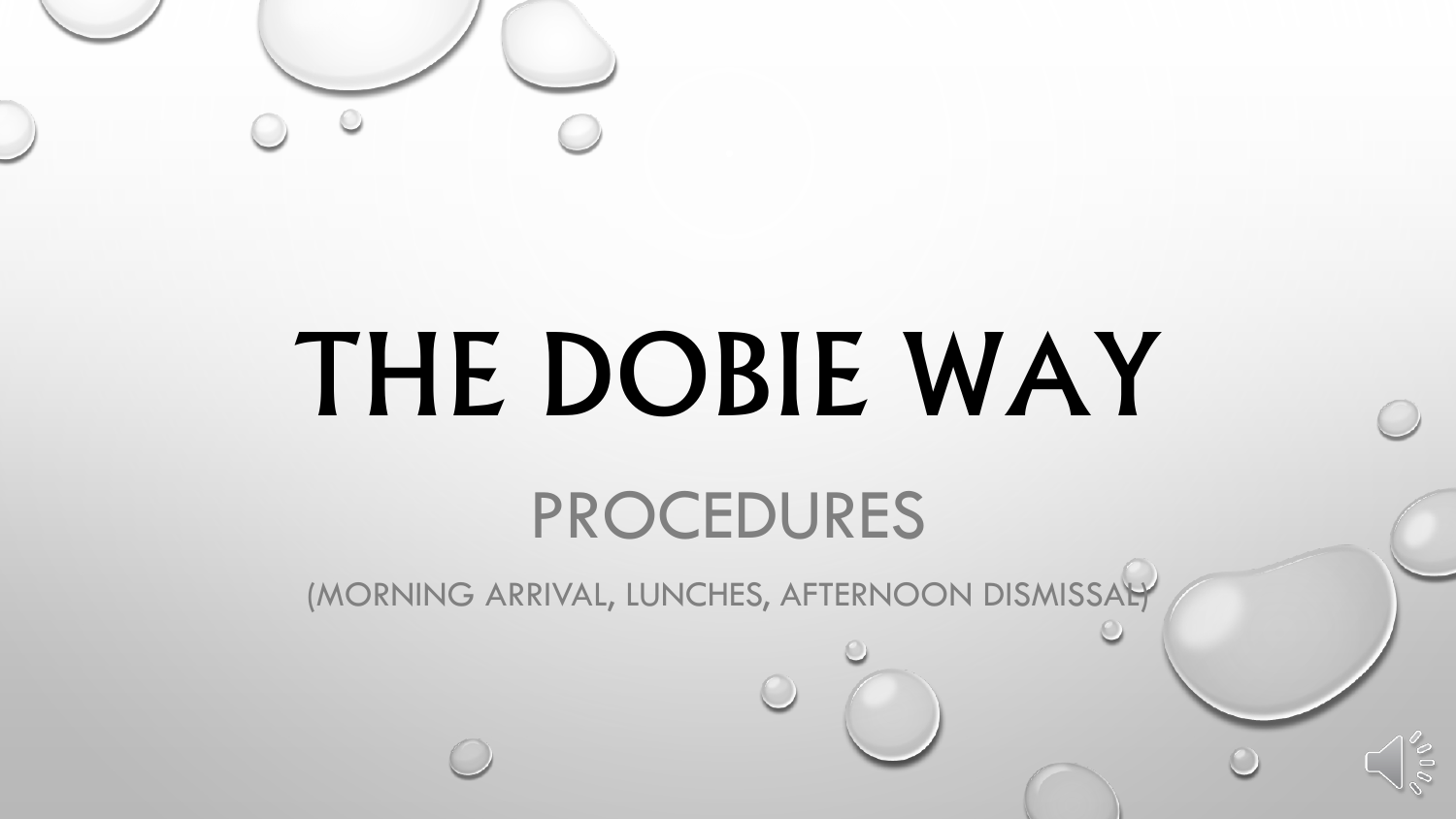# MORNING ARRIVAL

- SELF-SCREEN PRIOR TO ARRIVAL. IF YOU HAVE A FEVER OR ANY OTHER COVID SYMPTOM STAY HOME
- DOORS OPEN AT 7:45. MASKS MUST BE WORN PRIOR TO ENTERING BUILDING
- STUDENTS WILL REPORT STRAIGHT TO THEIR 1<sup>ST</sup> PERIOD CLASSROOM
- STUDENTS WHO NEED BREAKFAST WILL GO TO THE CAFETERIA AND PURCHASE THEIR FOOD. BREAKFAST WILL BE EATEN IN THE CAFETERIA, THEN STUDENTS WILL REPORT TO THEIR 1<sup>ST</sup> PERIOD CLASS WHEN FINISHED EATING
- STUDENTS WITH INSTRUMENTS WILL BE ALLOWED TO DROP THEIR INSTRUMENT OFF IN THE BAND HALL/ORCHESTRA ROOM UPON ENTERING THE BUILDING, THEN GO TO FIRST PERIOD
- $\bullet$  CLASS BECINIS AT 0.10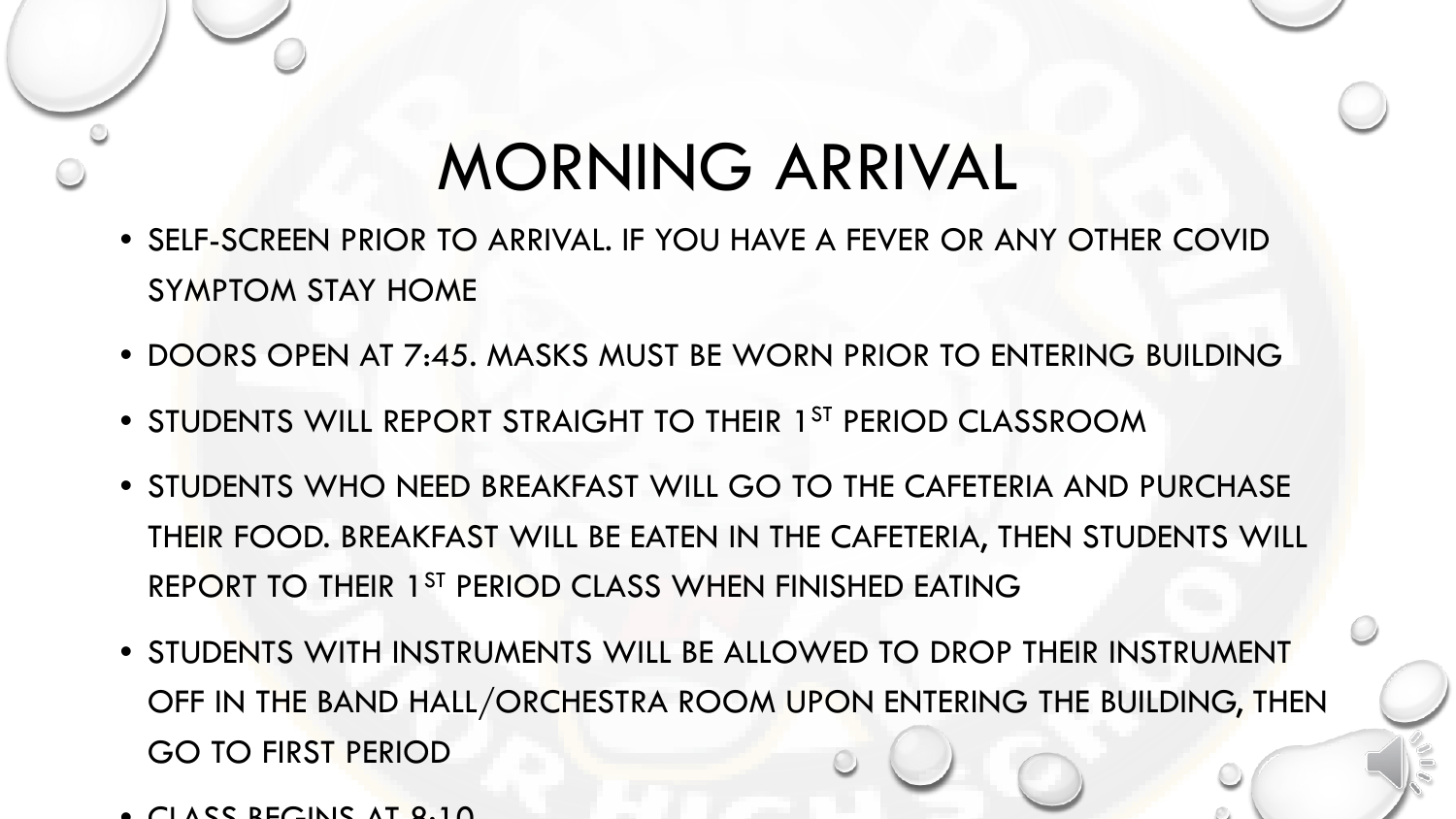# LUNCH

- ALL STUDENTS ARE EXPECTED TO WASH THEIR HANDS/SANITIZE UPON ENTERING THE **CAFETERIA**
- MAY SIT ANYWHERE IN THE CAFETERIA WHERE THERE IS A PARTITION ON THE TABLE
- MASKS MAY NOT BE REMOVED UNTIL SEATED, AND MUST BE PUT BACK ON WHEN LEAVING THE TABLE
- STUDENTS DO NOT NEED PERMISSION TO GO TO THE RESTROOM OR WATER FOUNTAIN
- STUDENTS MUST THROW AWAY THEIR OWN TRASH
- DUE TO THE CURRENT PANDEMIC, THERE MAY BE ONLY A FEW CHOICES FOR FOOD IN THE LUNCH LINES. STUDENTS WILL USE THEIR ID TO SCAN IN THEIR NUMBER IN AN EFFORT TO MINIMIZE STUDENTS TOUCHING THE KEYPAD
- ALL LINES WILL HAVE THE SAME CHOICES FOR FOOD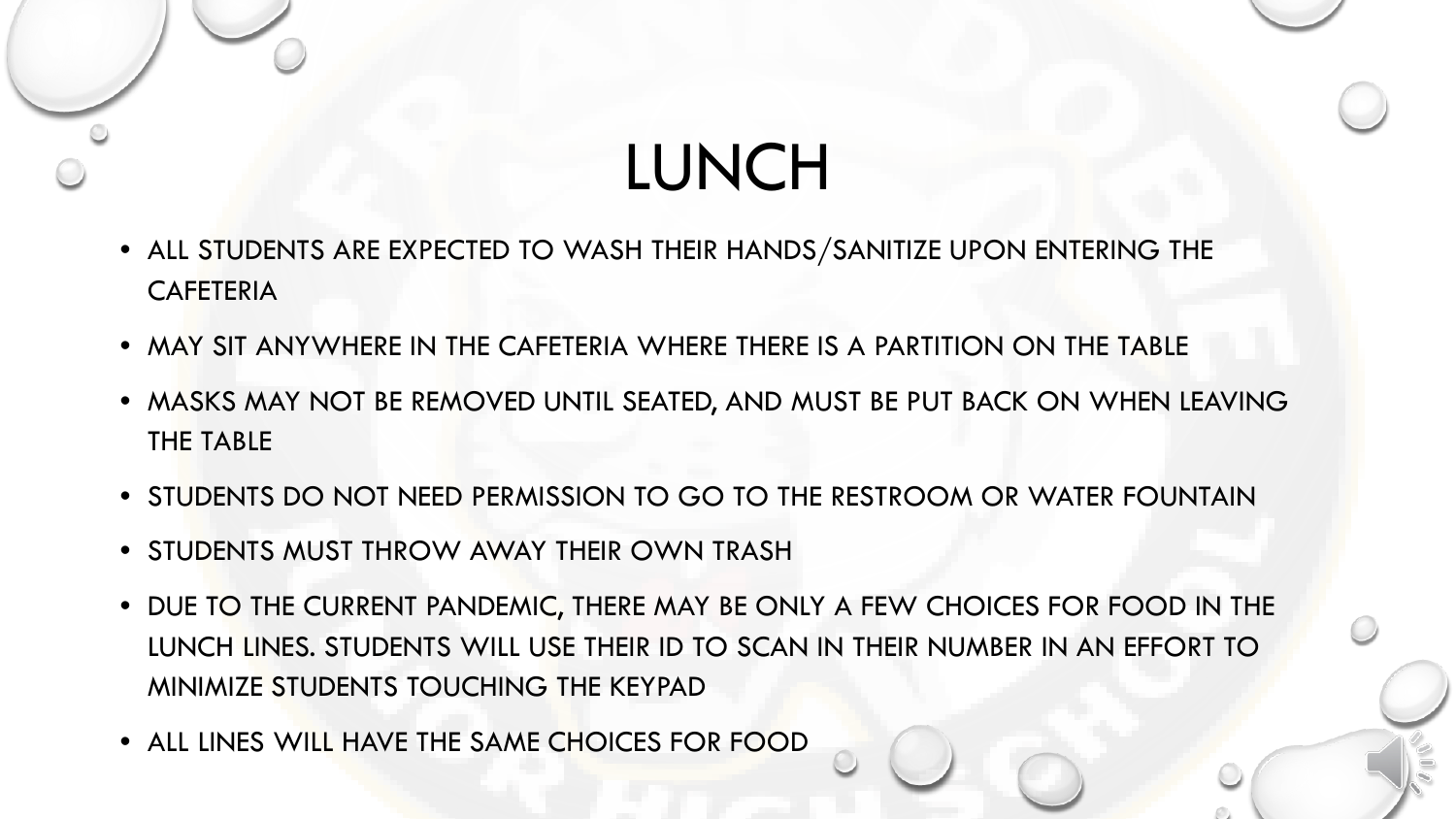# DISMISSAL

- WALKERS AND PARENT PICKUPS WILL RELEASE AT 3:19
- BUS RIDERS WILL REMAIN IN THEIR  $7^{TH}$  PERIOD CLASS AND WILL RELEASE WHEN THEIR BUS ARRIVES AND IS CALLED OVER THE PA SYSTEM. BUS ARRIVALS ARE ALSO DISPLAYED LIVE ON THE CLASSROOM TV
- STUDENTS WHO RIDE THE BUS AND NEED TO PICK UP THEIR INSTRUMENT ARE PERMITTED TO GET THEIR INSTRUMENT WHEN WALKERS ARE RELEASED. THEY ARE THEN EXPECTED TO REMAIN IN THE BAND HALL/ORCHESTRA ROOM UNTIL THEIR BUS ARRIVES
- ONCE CALLED, STUDENTS MUST IMMEDIATELY EXIT THE BUILDING
- IF A STUDENT LEAVES THE CLASSROOM IN ORDER TO VISIT WITH FRIENDS/LOITER IN THE HALLWAYS, THEY WILL RECEIVE ISS FOR PURPOSEFULLY CHOOSING TO NOT FOLLOWING THE RULES.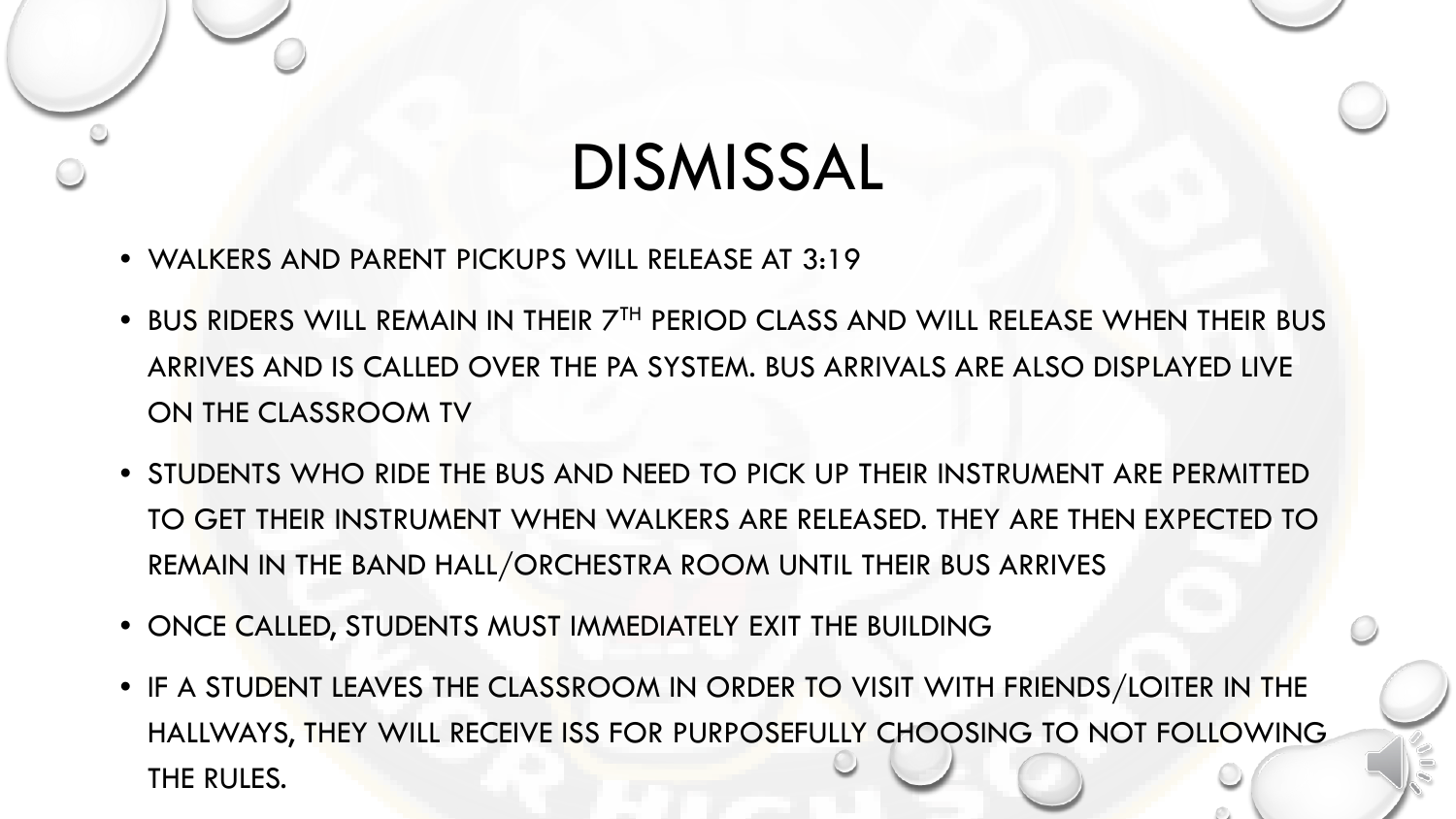#### GENERAL

- MASKS WILL BE WORN AT ALL TIMES.
- IN AN EFFORT TO MINIMIZE STUDENT CONTACT IN THE HALLWAYS, ACADEMIC LOCKERS WILL NOT BE ISSUED THIS YEAR
- DUE TO ACADEMIC LOCKERS NOT BEING ISSUED, STUDENTS WILL BE ALLOWED TO BRING THEIR BACKPACKS INTO THE CLASSROOM. BACKPACKS NEED TO BE A SIZE THAT CAN FIT UNDER THE DESK OR ON THE BACK OF THE CHAIR. PLEASE NO BACKPACKS WITH WHEELS AS THEY BECOME A TRIPPING HAZARD IN THE HALLS
- ATHLETICS AND PE LOCKERS MAY BE ISSUED USING GUIDELINES FROM UIL. STUDENTS WILL BE INFORMED IF/WHEN THEY ARE ISSUED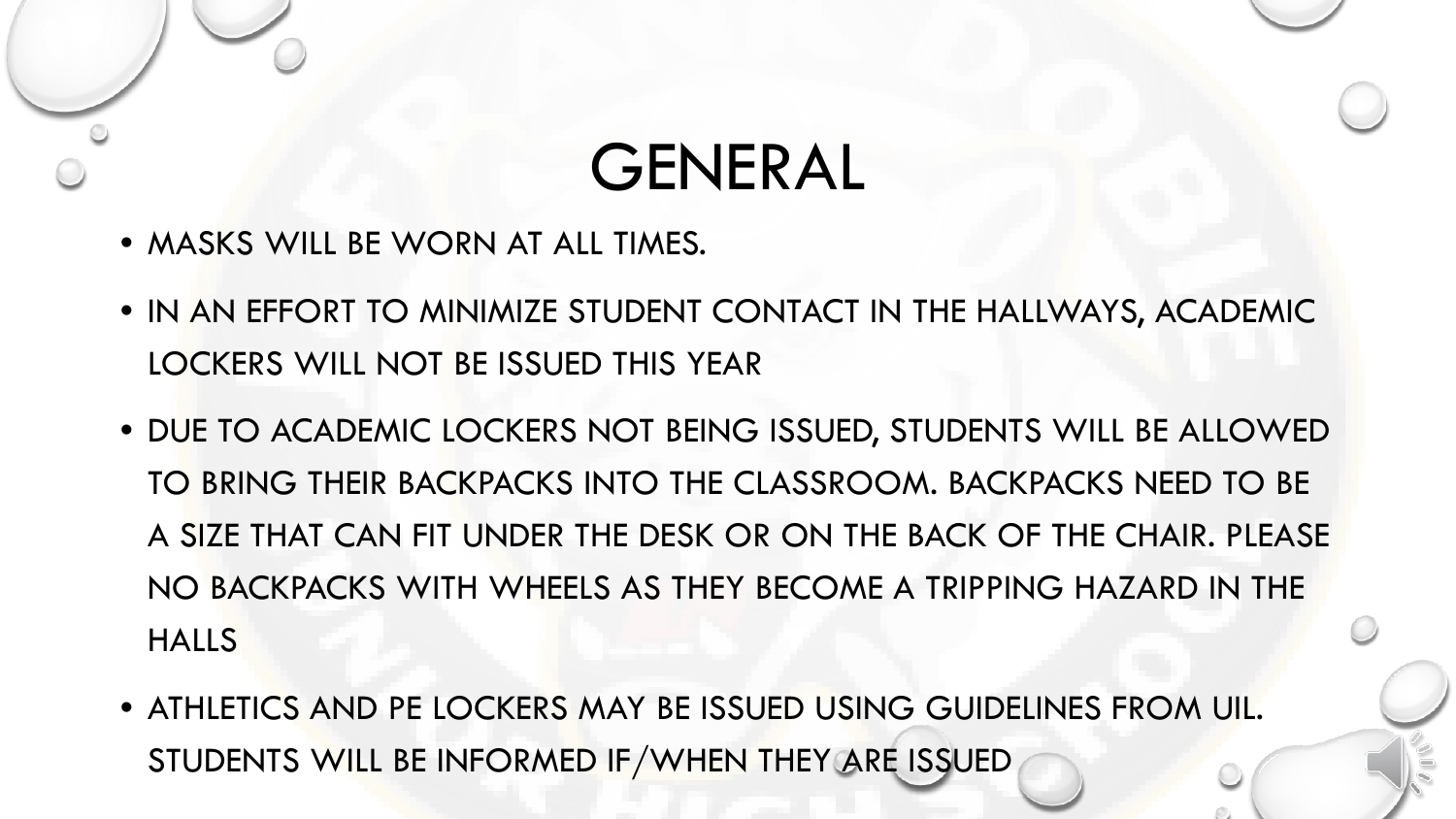### GENERAL

- DUE TO THE CURRENT PANDEMIC, STUDENTS WHO FORGET TO BRING THEIR LUNCH MUST PURCHASE FOOD IN THE CAFETERIA. FOOD DELIVERIES, INCLUDING FOOD BROUGHT BY PARENTS, WILL NOT BE ACCEPTED OR DELIVERED TO STUDENTS
- STUDENTS WILL DRESS OUT DAILY FOR PE/ATHLETICS. CLOTHES MAY BE PURCHASED THROUGH MYSCHOOLBUCKS
- WATER FOUNTAINS ARE FOR REFILLING WATER BOTTLES ONLY. DIRECT DRINKING FROM WATER FOUNTAINS IS PROHIBITED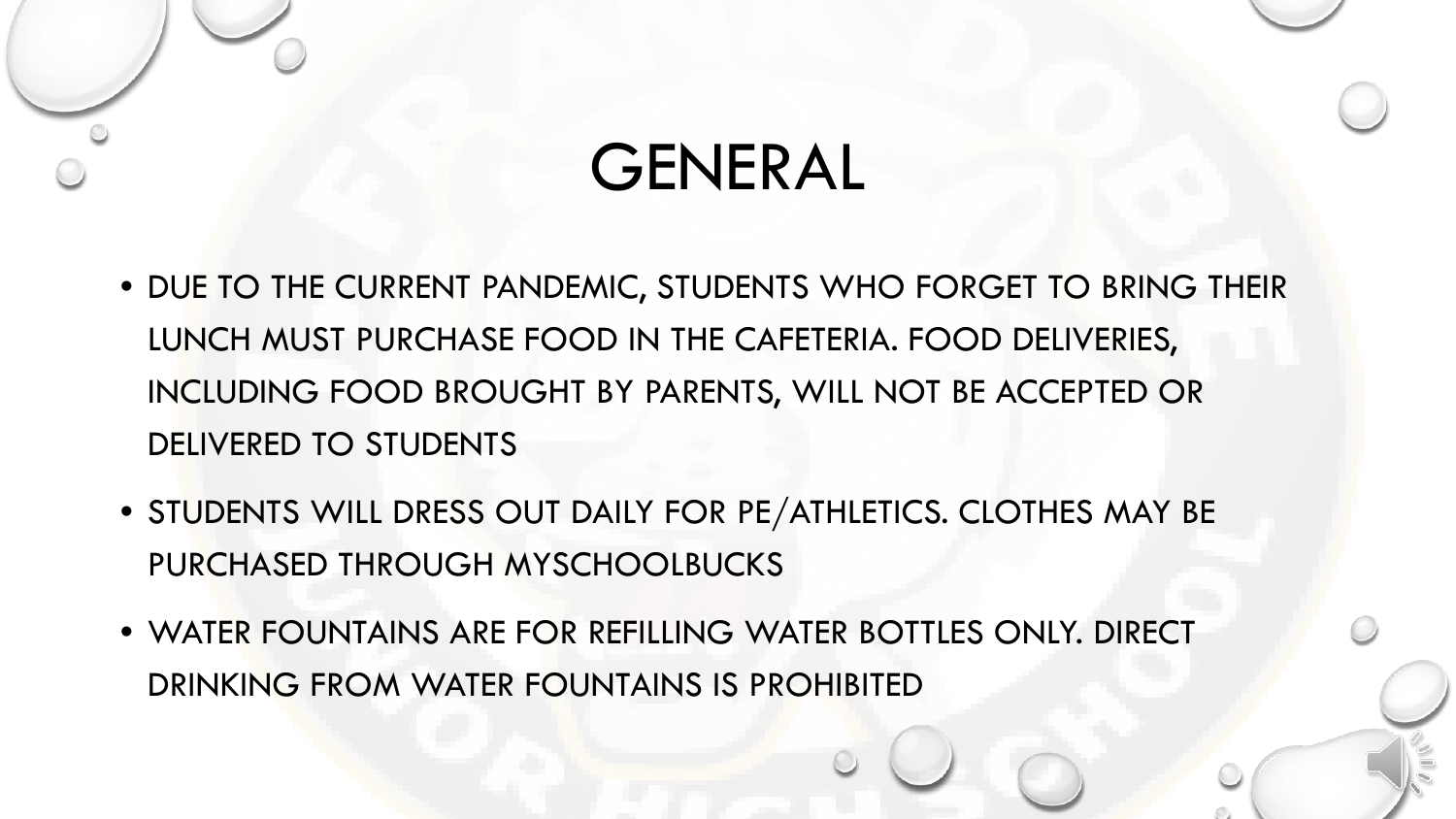#### GENERAL

- STUDENTS WILL SANITIZE THEIR DESK AS THEY LEAVE THEIR CLASSROOM EACH PERIOD
- UPON ENTERING THEIR CLASSROOM, STUDENTS ARE WELCOME TO RE-SANITIZE THEIR DESK IF THEY AREN'T SURE ABOUT THE STUDENT BEFORE THEM PROPERLY SANITIZING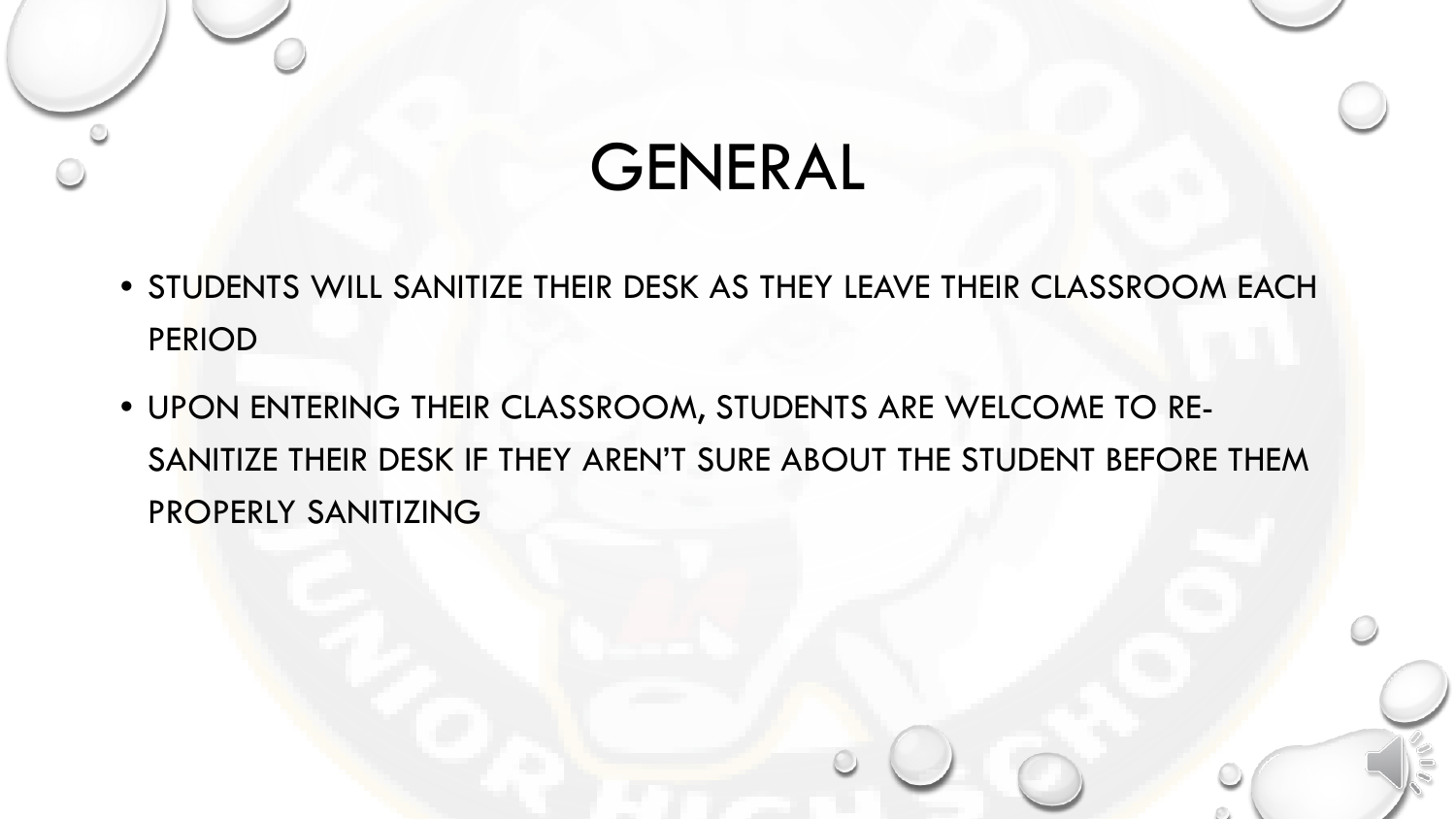#### ONLINE ETIQUETTE

WHEN ON ZOOM CALLS:

- BE PROPERLY DRESSED
- MUTE YOURSELF UPON ENTERING ALL CLASSES
- TURN ON YOUR VIDEO SO THE TEACHER KNOWS IT IS YOU THEY ARE TALKING TO
- BE AWARE OF YOUR BACKGROUND AND WHO MAY BE IN IT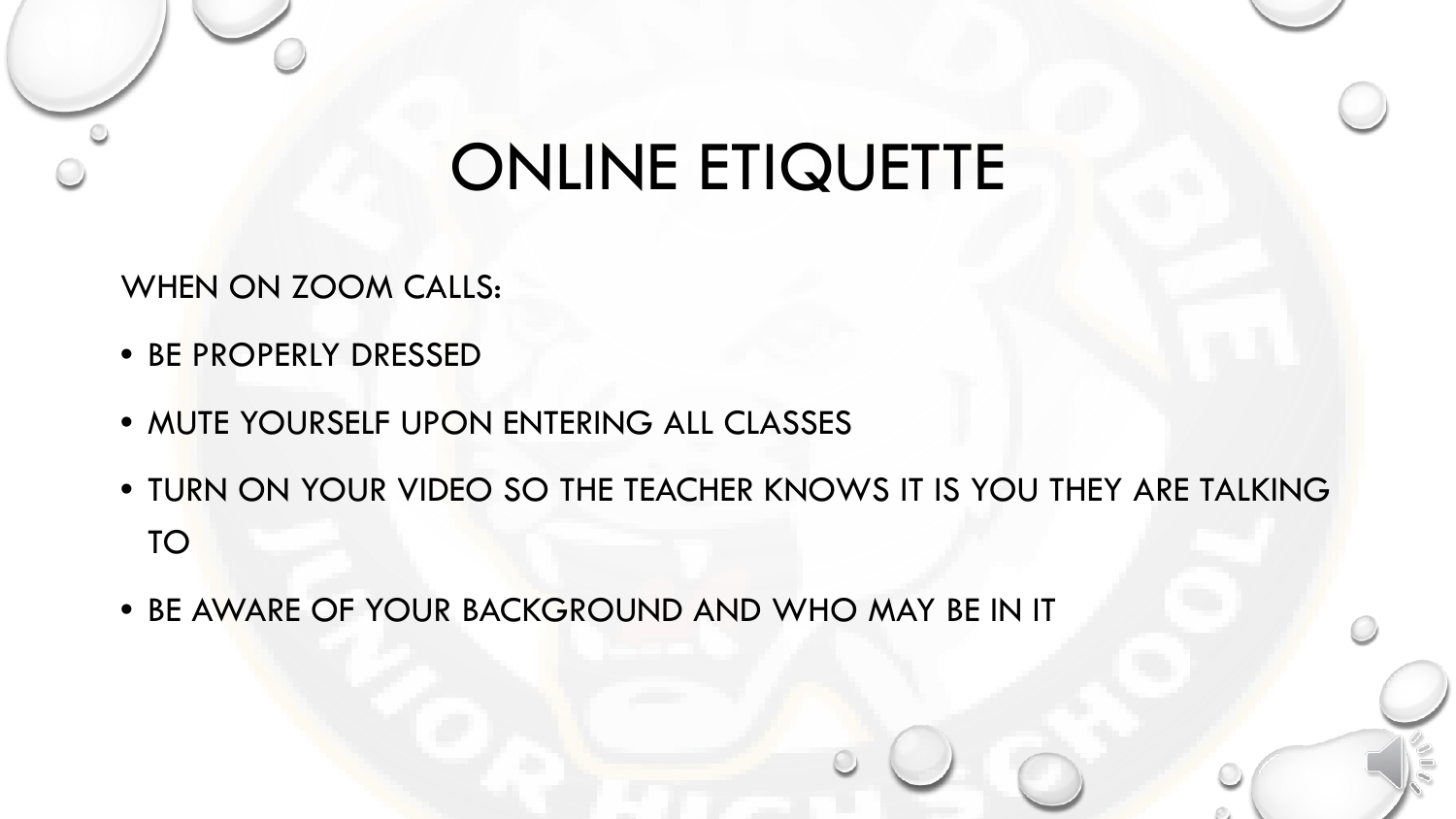# ONLINE ETIQUETTE

AT ALL TIMES:

- BE PREPARED TO WORK! YOU WILL HAVE A LESSON FOR EACH CLASS EVERY DAY, SO 7 LESSONS PER DAY
- PARTICIPATE DAILY IN EACH CLASS
- ASK QUESTIONS OF YOUR TEACHER
- SUBMIT YOUR WORK ON TIME
- BE RESPECTFUL IN YOUR COMMUNICATION